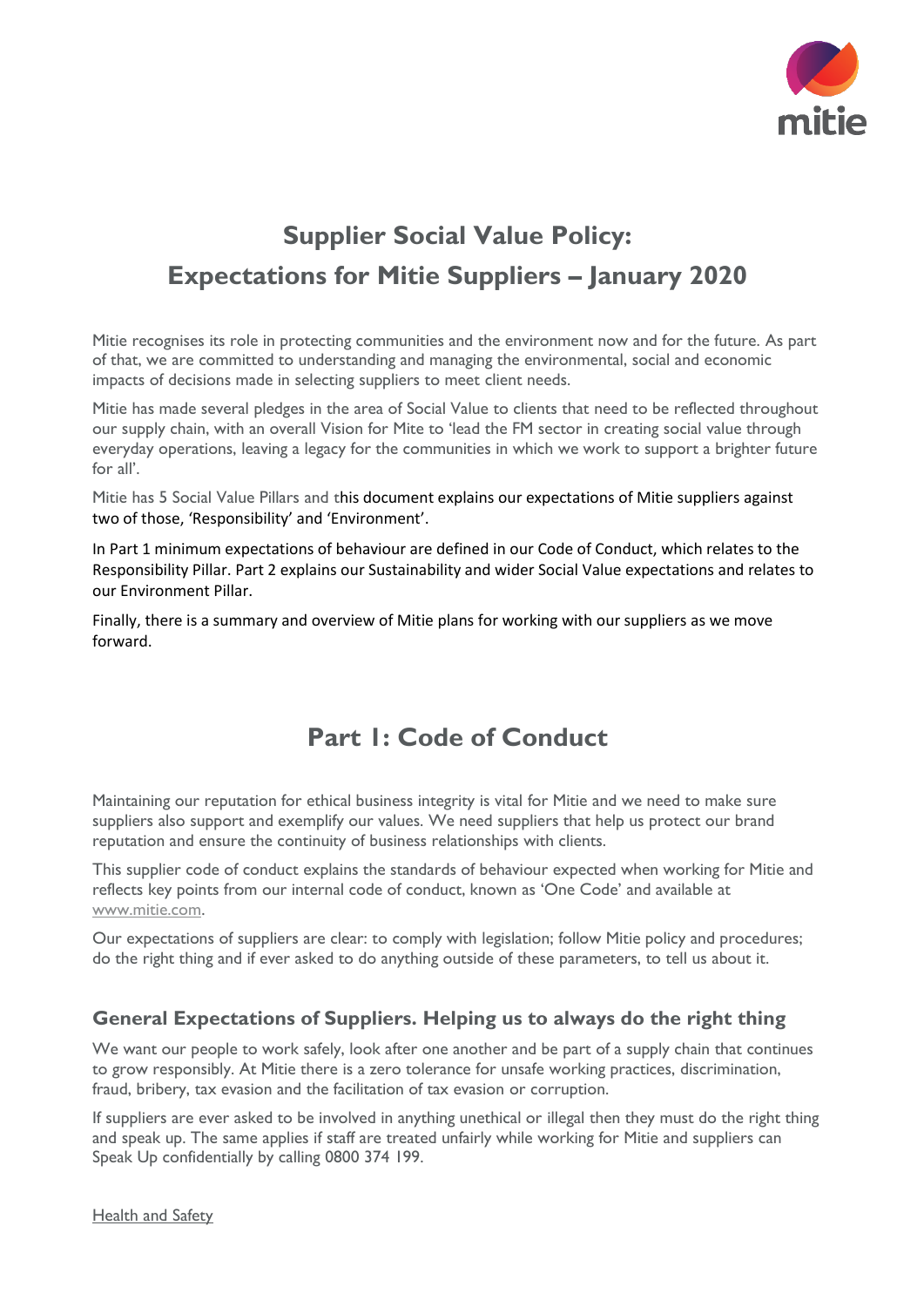You must ensure all activities are undertaken safely, with no detriment to the well-being of employees and others that may be affected. You must help us to deliver high standards of health and safety performance and if you see anything that isn't safe, then you must stop and report it. Similarly, all incidents and near misses must be reported.

#### Bribery and Corruption

We have zero tolerance for bribery or corruption and strict rules for the offering or acceptance of gifts and hospitality. You must not offer bribes, kick-backs, gifts or hospitality to a Mitie employee in an attempt to gain a commercial advantage. Any conflicts of interest (for example a family connection between a supplier and Mitie) must be disclosed immediately.

#### Tax Evasion and the Facilitation of Tax Evasion

We have zero tolerance for tax evasion and the facilitation of tax evasion, both of which are a criminal offence and can be punishable with imprisonment and/or unlimited financial penalties depending on the seriousness of the offence. You must not ask or encourage a Mitie employee to engage in a relationship with you which could result in the reduction or diversion of any taxes from any collecting authority.

#### Human Rights

We work in accordance with all Human Rights legislation and expect suppliers to do likewise. Specifically, this will include no child, forced labour, threat of violence, harassment, intimidation, debt bondage, bonded labour, or compulsory overtime when providing services. Employees should be allowed to freely terminate employment and enjoy freedom of movement; incur no hiring fees and be paid and work hours in accordance with national regulations.

Suppliers are expected to practice a diversity and equality agenda in line with Mitie's, with no discrimination based on race, religion, disability, gender, sexual orientation or age grounds.

#### Modern Slavery and Human Trafficking

Suppliers must comply with the requirements of the Modern Slavery Act 2015. Help and advice is available in our 'Guidance for Mitie Suppliers on Modern Slavery and Human Trafficking' document at [www.mitie.com/suppliers/.](http://www.mitie.com/suppliers/)

#### Contractual Elements

Mitie standard contract terms and conditions will be contained within Procurement tender documentation, including how the contract will be managed and performance monitored. Where Procurement are not involved in supplier selection, Mitie staff will use standard documentation to agree contractual arrangements.

Suppliers are expected to keep sensitive information confidential and comply with all contractual terms, non-disclosure, and confidentiality agreements, including as applicable to personal data regulated by the General Data Protection Regulations and the Data Protection Act 2018. Suppliers should not share any confidential information unless specifically authorised to do so by Mitie management.

#### Supplier Onboarding

Suppliers cannot carry out work for Mitie until they have committed to the requirements defined in the Mitie Onboarding system, including providing evidence of appropriate documentation. This includes appropriate public liability, professional indemnity and/or employee liability Insurance as required by our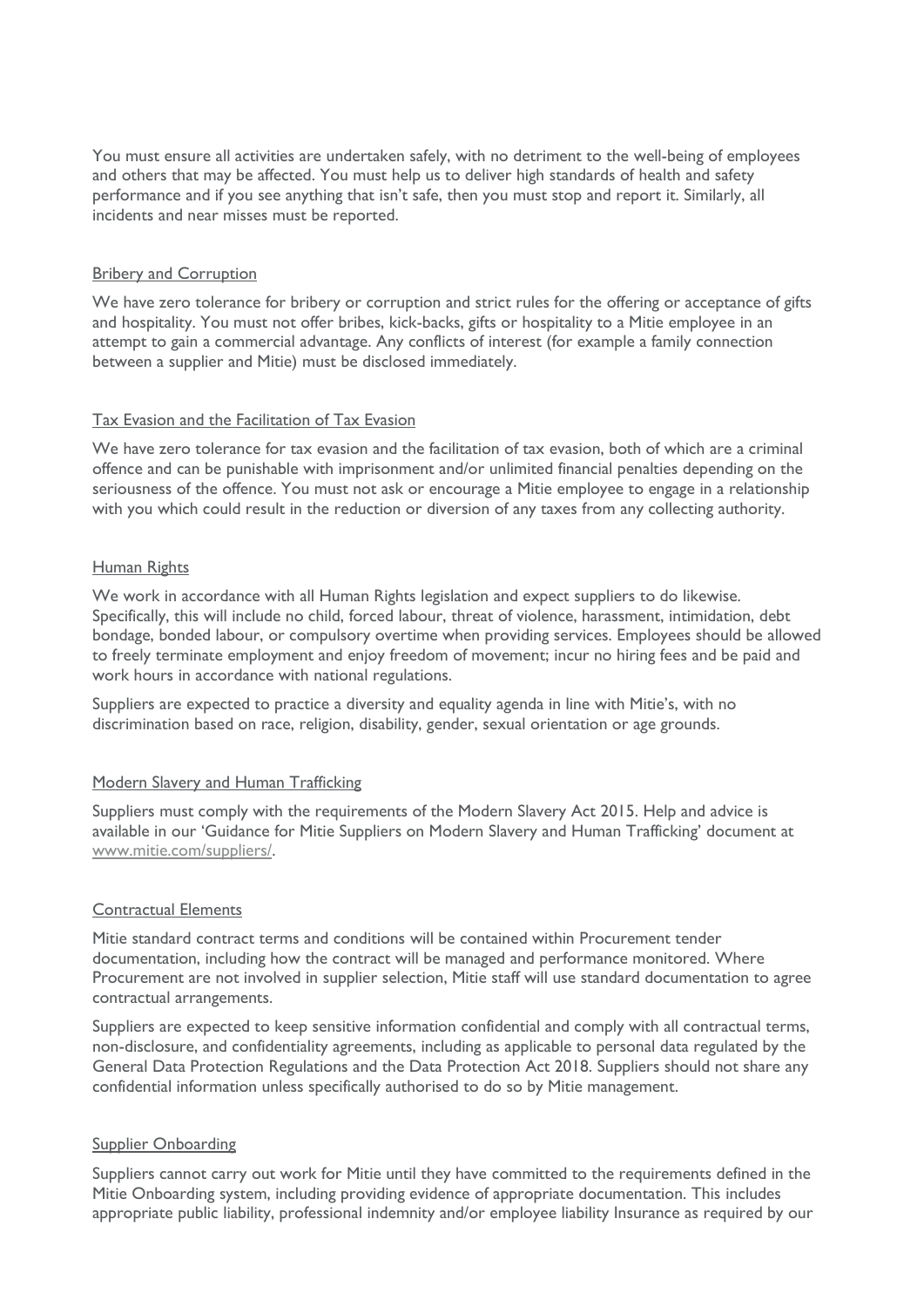end clients. Suppliers are responsible for maintaining up to date certification in order to continue supplying Mitie and will be blocked for further work if they fail to do so.

## **Part 2: Sustainable Procurement Requirements**

## **Purpose and Background**

Sustainable Procurement is a process whereby organisations meet their needs for goods, services, works and utilities in a way that achieves value for money on a whole life basis, whilst also benefitting society and the economy and minimising damage to the environment. It occupies the same area as other Social Value initiatives that impact the 3 pillars of sustainable development.



We will only use suppliers that comply with national and international standards on human rights, including Modern Slavery legislation, following the approach described in our 'Supplier Guidance on Modern Slavery' document. Other Social Value targets for suppliers include:

- Complying with legal and contractual obligations under Social Value legislation. That includes supporting efforts to encourage participation of the following types of organisation in the supply chain: Small and medium enterprises (SME); Voluntary, community and social enterprises (VCSE); companies majority-owned or led by Black, Asian and Minority Ethnic staff (BAME).
- Supporting other Social Value initiatives where appropriate, such as: increasing job opportunities for local residents and disadvantaged groups; improving staff wellbeing; contributing to community initiatives/ local charities; encouraging employment opportunities for ex-military staff; providing apprenticeships and other learning and development opportunities.

Mitie has made several Social Value pledges, but these ones are of particular relevance to suppliers:

'We will protect and consider the environment and by 2030 we propose to reduce our carbon footprint by 50% (based on 2018/19 baseline); reduce resource use by 50%; and, operate 100% of (client) contracts against a Sustainability Improvement Plan'. Therefore, Mitie needs to engage with a supply chain that supports those aims.

The remainder of this Social Value document focuses on our Sustainable Procurement requirements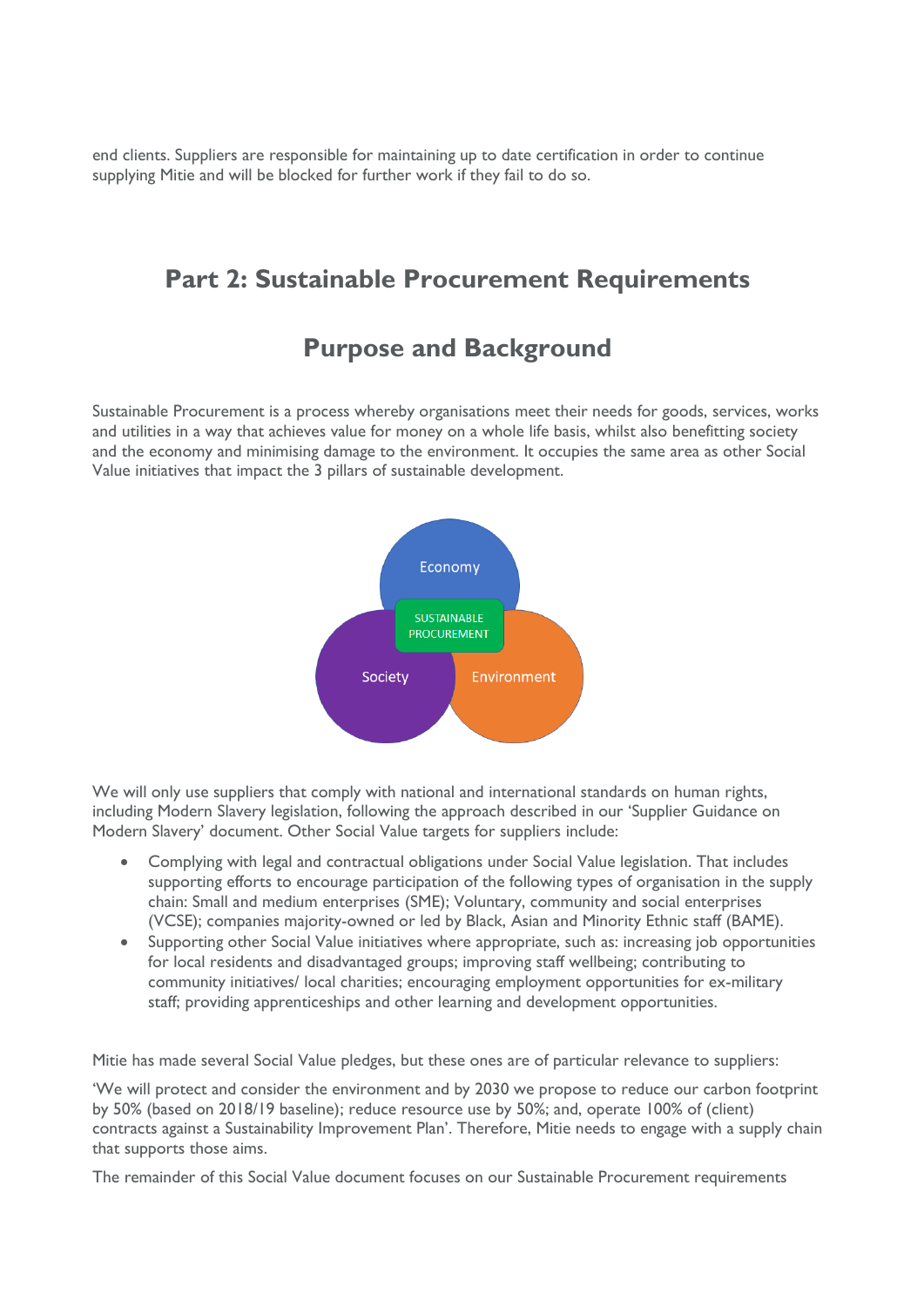### **Embedding Sustainable Procurement when Selecting Suppliers**

We believe that embedding Sustainability will allow us to lead by example in the Facilities Management sector. We aim to offer better value for current and future clients and recognise that social value and environmental impact form part of that assessment alongside cost, safety, quality and performance.

The Mitie procurement policy pays proper regard to environmental issues whilst looking to secure best value. Sustainability and Social Value requirements will always be included in invitation to tender documents and form part of the evaluation criteria when assessing bids. That means that sustainability impact assessment (e.g. energy, carbon and environmental aspects) will be contributing factors in our decision-making process to award contracts.

Mitie plans to procure commodities and services in a way that minimises negative impacts on the natural environment e.g. waste, carbon emissions, transport miles, biodiversity and consumption of natural resources. We will ensure compliance with Mitie environmental management requirements, but we recognise that suppliers will have greater specialist knowledge about their sectors and supply chains, so we will encourage new and existing suppliers to propose ways to reduce the environmental impacts of their products and services.

### **Other Expectations of Mitie Suppliers**

Once a supplier has been selected, a contract signed and they have been through Onboarding, we are looking to work with suppliers over the longer term that proactively support sustainability initiatives and assist us in the understanding and reducing supply chain impacts on our environment.

In particular, we want suppliers that provide energy efficient products and services that align with our values to provide low carbon solutions to our clients. That will include looking at ways to minimise transport costs and reduce staff travel. It will also mean asking suppliers to support Mitie by providing the relevant data necessary to report on our carbon emissions (see next section).

Finally, we want to work with suppliers that look at ways to minimise impact in these areas as part of their daily activities:

- *Waste management:* Waste materials arising from delivery of Goods and services will be disposed of in accordance with the appropriate laws and regulations. Suppliers will minimise waste generated and maximise reuse and recycling of waste generated
- *Energy, Fuel and Water usage:* Suppliers are expected to minimise energy, fuel and water usage associated with delivery of goods and services.
- *Emissions to air:* Suppliers must minimise polluting emissions to air associated with delivery of goods and services
- *End of life:* The Supplier and its supply chain will ensure that the environmental impact associated with disposing of items that reach the end of their useful life (through accident or age) is minimised
- *Timber:* All timber products, including paper, will be obtained from certified sustainable sources such as FSC and PEFC.
- *Government Contracts:* Where a Government Buying Standard exists for the goods being purchased the Supplier must comply with either the current 'Mandatory' or 'Best Practise' specifications as set out in the relevant Government Buying Standards' specification.

### **Supplier Management Framework (SMF) And Carbon Reporting**

Mitie's pledge to reduce carbon emissions by 50% by 2030 covers our Scope 1, 2 and 3 emissions, which are defined as:

Scope 1 – All Direct Emissions from the activities of an organisation or under their control. Including fuel combustion on site such as gas boilers, fleet vehicles and air-conditioning leaks.